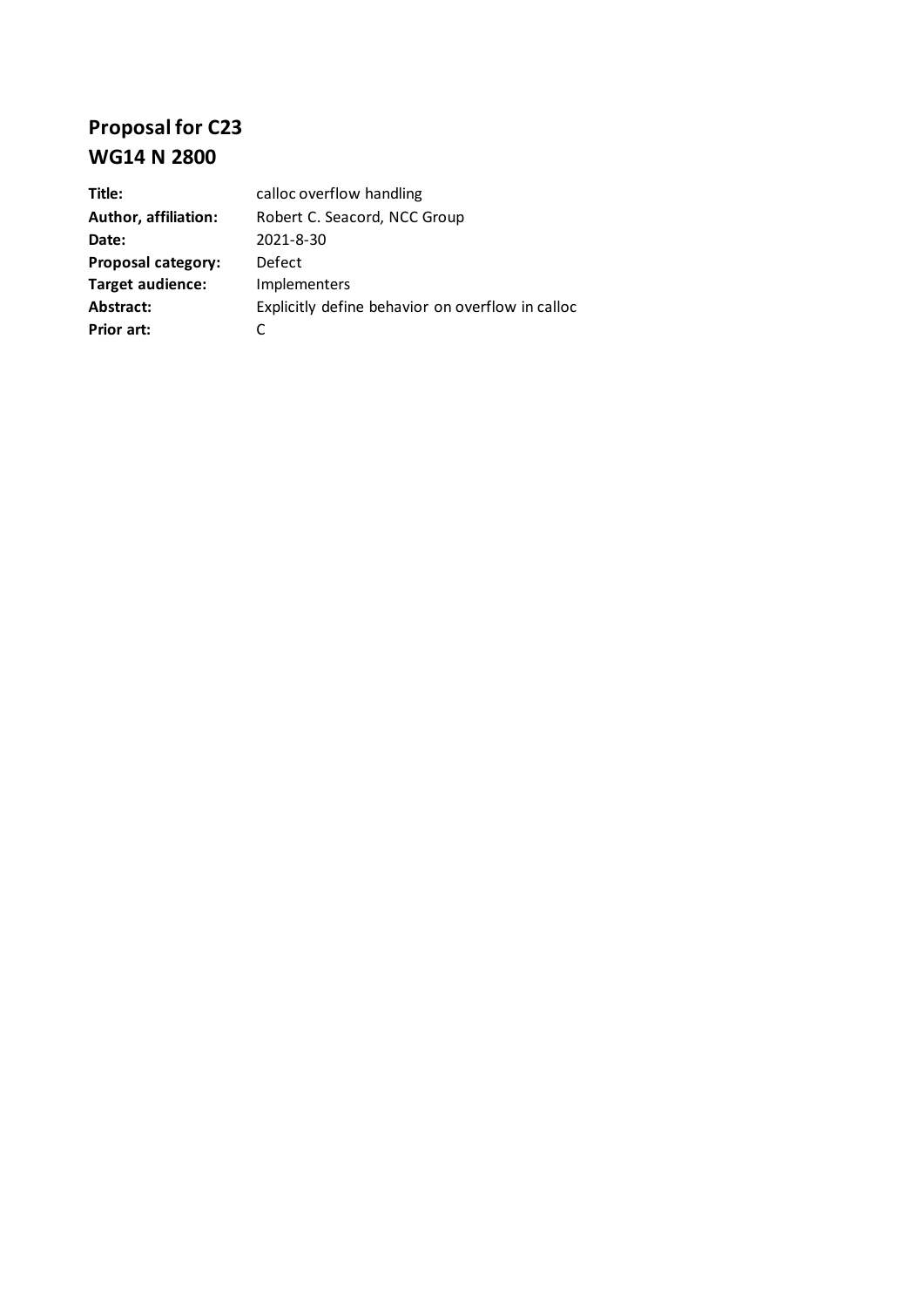# calloc overflow handling

Reply-to: Robert C. Seacord (rcseacord@gmail.com) Document No: **N 2800** Reference Document: N2699 (http://www.open-std.org/jtc1/sc22/wg14/www/docs/n2699.htm) Date: 2021-8-30

### **Change Log**

2021-8-30:

• Initial version

#### **Introduction and Rationale**

The current wording in the working draft (N2596 7.22.3.2.2) describes **calloc** as follows: "The **calloc** function allocates space for an array of **nmemb** objects, each of whose size is **size**. The space is initialized to all bits zero." In particular, regardless of whether or not the C expression **nmemb \* size** overflows, **calloc** is not permitted to return a non-null pointer to fewer bytes than the mathematical product of **nmemb** and **size** (i.e., assuming infinitely ranged integers). According to Subclause 7.22.3.2 p2 "The **calloc** function allocates space for an array of **nmemb** objects, each of whose size is **size**" and according to Subclause 7.22.3 p1 "If the space cannot be allocated, a null pointer is returned." Implementations where overflow returned non-null values are non-conforming in the current draft standard.

RUS-CERT [RUS-CERT 2002, Weimer 2002] documented the defect in **calloc** implementations and similar routines:

*Integer overflow can occur during the computation of the memory region size by calloc and similar functions. As a result, the function returns a buffer which is too small, possibly resulting in a subsequent buffer overflow.*

While most implementations were repaired, the standard was not updated to clarify the existing requirement.

The problem subsequently reoccurred [MSRC 2021]. The same vulnerability exists in standard memory allocation functions spanning widely used real-time operating systems (RTOS), embedded software development kits (SDKs), and C standard library (libc) implementations. These findings have been shared with vendors through responsible disclosure led by the Microsoft Security Response Center (MSRC) and the Department of Homeland Security (DHS), enabling these vendors to investigate and patch the vulnerabilities.

For a full list of affected products and CVEs, please visit the DHS website: ICSA-21-119-04 Multiple RTOS [\(https://us-cert.cisa.gov/ics/advisories/icsa-21-119-04](https://us-cert.cisa.gov/ics/advisories/icsa-21-119-04) ).

The purpose of this proposal is to clarify the existing behavior of **calloc** in the event that **nmemb \* size** overflows, to help prevent future implementation defects resulting in security vulnerabilities.